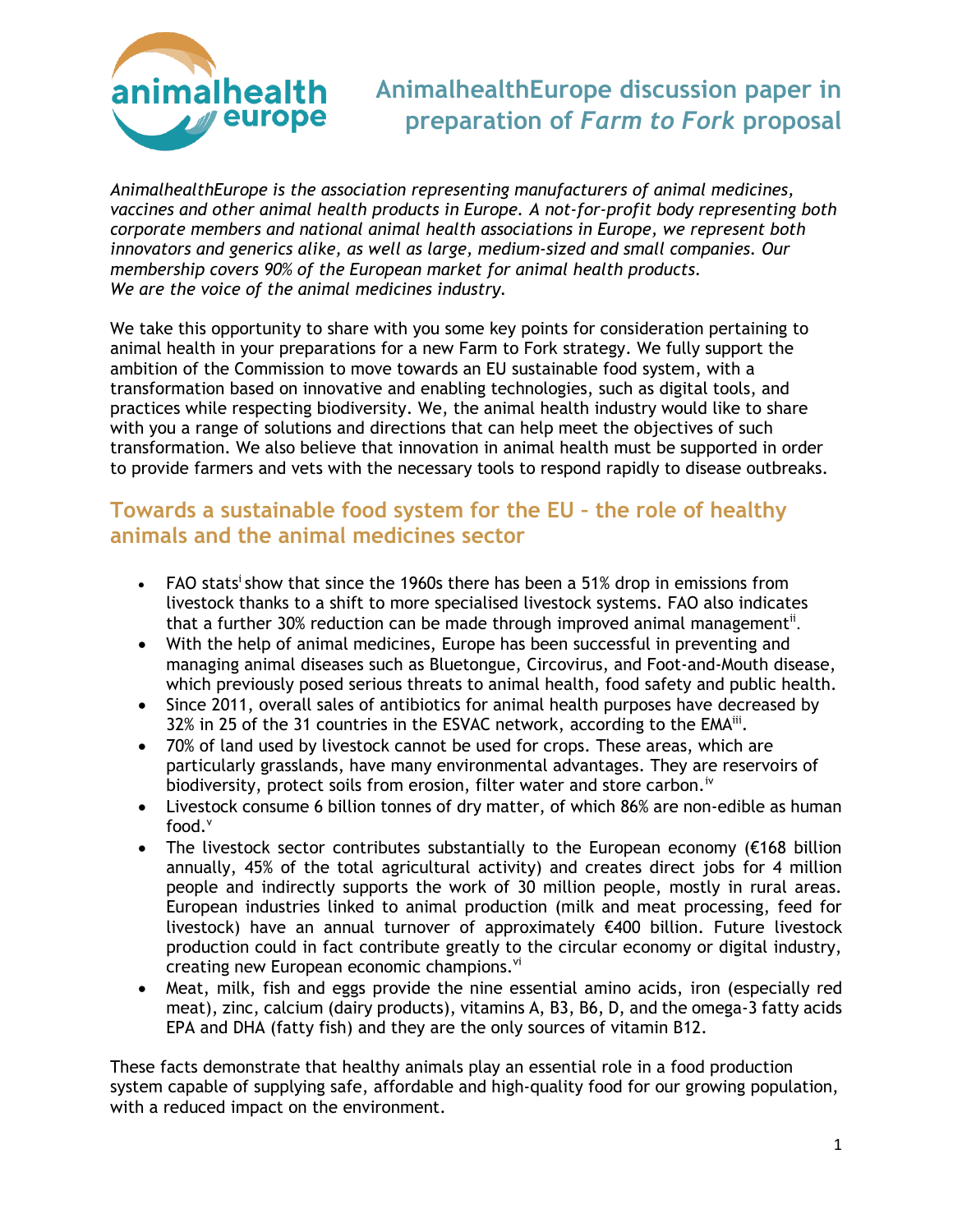



Any food production system aiming to be sustainable must also take due account of the tools needed to rear animals well in order to provide safe, nutritious and affordable food. Be it to detect, prevent or cure disease the animal health industry contributes to a sustainable future through the provision of innovative vaccines, diagnostic tools, parasite prevention, monitoring solutions and treatments, etc.

#### **1. Animal health and welfare**

**How we can contribute:** Animals, just like people get sick and require medicines. The animal health industry is driving advances in animal health and well-being that make it possible to sustainably raise healthy livestock. Animal health and welfare constitute a key component for the two interdependent elements: sustainable livestock farming and sustainable food production. Animal health is a prerequisite for maintaining good animal welfare. The animal health industry is ready to offer new solutions through forward-looking innovations intent on reducing animal pain and illness, as well as the number of animals and food products lost to health threats. In addition to new technologies, the vet toolbox should remain wellequipped with a range of solutions, including vaccines, anti-parasiticides, and antiinflammatory treatments, etc. We also contribute to animal health and animal wellbeing by providing practical advice, educational material or platforms to exchange innovative ideas. Together this contributes not only to better animal welfare but it also ensures optimal use of natural resource input and less waste output, minimising the impact on the environment.

**Our ask:** As 20% of farm animals are lost to animal disease<sup>vii</sup>, and as a consequence cannot enter our food chain, we look to the new Farm to Fork policy to future-proof our new approach to agricultural production. This can start with support measures, e.g. demonstration projects illustrating the benefits thereof, and research projects for new or upcoming technologies and tools that can prevent animal diseases and improve animal welfare.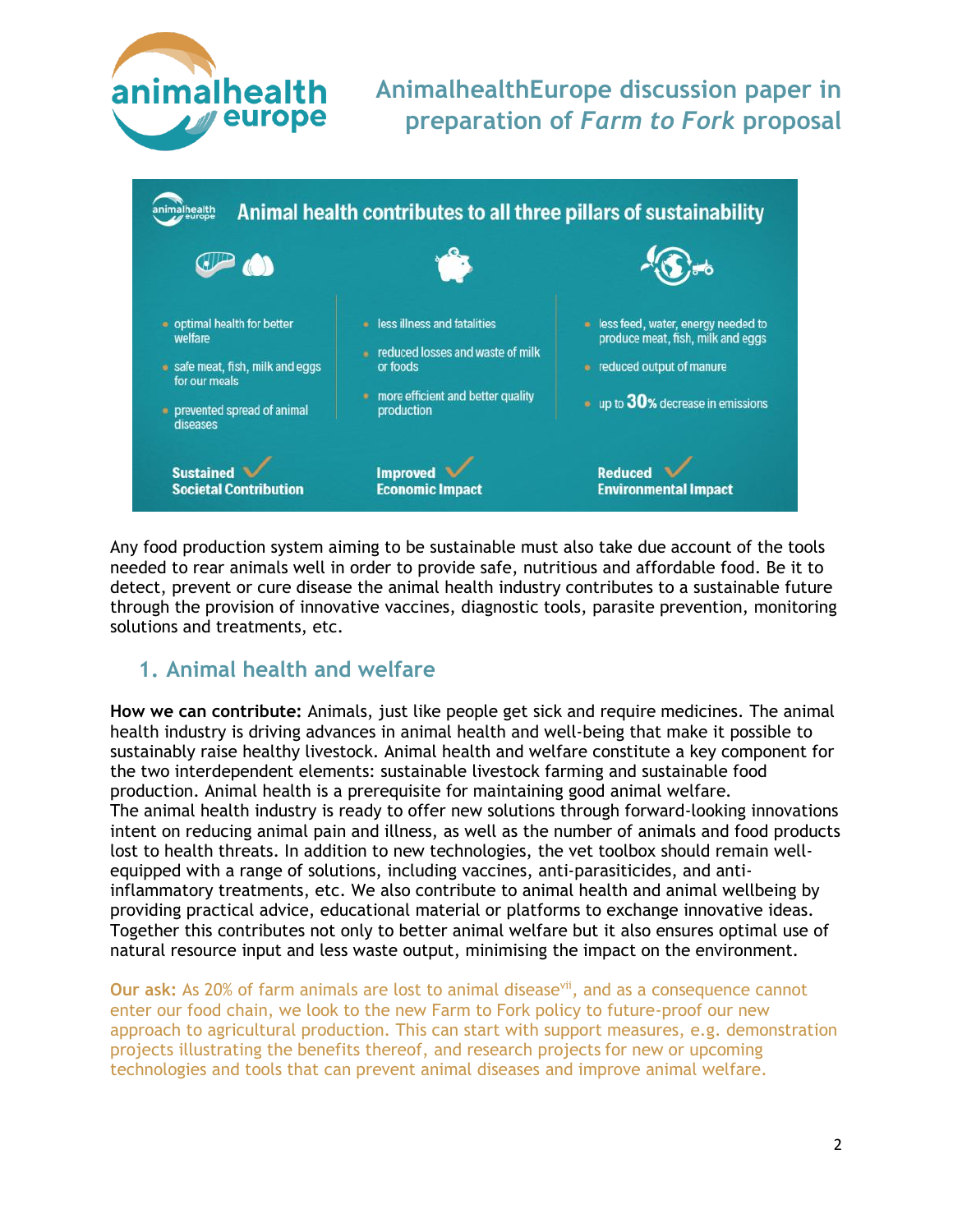

#### **2. Disease prevention**

**How we can contribute:** Supporting farmers with the means for good hygiene and biosecurity serve as a first step in avoiding exposure to infection. Disease prevention is greatly enhanced through the provision of high quality, effective vaccines. When farmers take preventive measures such as vaccination and biosecurity, this makes for efficient farm management from an animal welfare perspective, an economic perspective and an environmental perspective. Protecting animals from disease also prevents transmission and slows further spread.

**Our ask:** Working together, industry and authorities can respond rapidly to halt or slow transmission of existing and newly emerging diseases through the establishment of vaccine banks and/or fast-tracking approvals of vaccines in the case of disease outbreaks. Prioritising investment at national and European level in innovative early research through funding programmes such as Horizon Europe can also support much-needed R&D to develop new generations of vaccines and other therapies for both animal and human health.

### **3. Disease detection and preparedness**

**How we can contribute:** Digital monitoring tools allow for real-time surveillance of the animal's physical status improving the vet and farmer's ability to protect against disease, advance the well-being of farm animals and support sustainable livestock production. Application of these innovative solutions mean that the farmer can also easily detect signs of illness allowing for a more targeted use of treatment options. New technologies continue to be developed which allow for rapid, on-farm diagnosis of important diseases, Laboratory expertise and capabilities to investigate more complex clinical cases will remain essential.

**Our ask:** It is essential that new technologies are widely accepted and that sufficient means are dedicated to ensuring that farmers are equipped with the tools that facilitate their work while supporting animal well-being, and that farmers are given adequate training on their use. The new policy should therefore promote those tools and also support farmers to make the transition, allowing them to make full use of this wide range of capabilities.

| <b>Examples of Innovations in Animal Health</b> |                                                                                                                                                                                                                                                                                                                                                        |
|-------------------------------------------------|--------------------------------------------------------------------------------------------------------------------------------------------------------------------------------------------------------------------------------------------------------------------------------------------------------------------------------------------------------|
| <b>Precision Livestock Farming</b><br>(PLF)     | Numerous technologies including: genomics, diagnostics, sensors, amongst<br>others. Precision livestock technology helps to ensure a more sustainable animal<br>production. The animal health industry offers and continues to work on a broad<br>range of animal health solutions to enhance animal health and well-being as well<br>as productivity. |
| <b>Sensors</b>                                  | Devices attached to the animal which monitor e.g. a behavioural, sensory or<br>physiological output, for example activity, location or rumination. Benefits can<br>include e.g. improved treatment efficacy due to earlier disease detection leading<br>to a reduced need of antimicrobial use and better animal welfare outcomes.                     |
| <b>Genomic predictions</b>                      | Genomic predictions which is derived from testing allows farmers to make<br>selection decisions earlier in the lifetime of an animal. Improvements can, among<br>others, result in healthier animals, improved animal welfare, reduced treatments,<br>and labour efficiency.                                                                           |
| <b>Diagnostics</b>                              | New technologies continue to be developed which allow for rapid, on-farm<br>diagnosis of important diseases, such as mastitis, the most economically<br>important dairy disease. Laboratory expertise and capabilities to investigate more<br>complex clinical cases will remain essential.                                                            |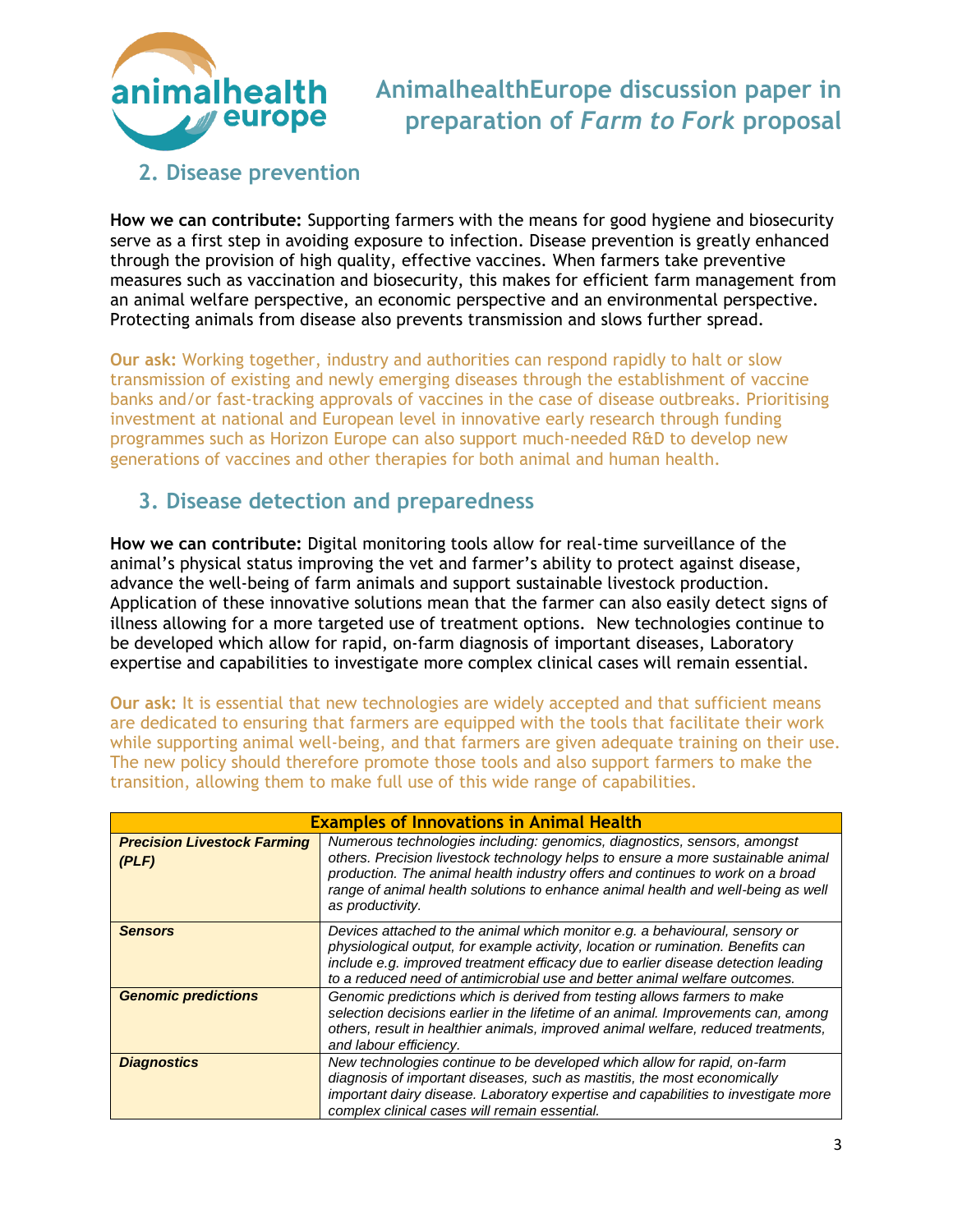

### **4. Responsible use of antibiotics**

For the past two decades, EU agriculture has steadily and successfully adopted an approach toward the responsible use of antibiotics, keeping at the forefront the primary goal of protecting animal health and welfare. From the 2006 ban on the use of antibiotic growth promotors to further restrictions on the use of antibiotics taken up in Regulation 2019/6, the use of antibiotics is limited to circumstances where there is a demonstrative veterinary need to safeguard an animal's health and welfare.

**How we can contribute:** For the past two decades, AnimalhealthEurope and its membership have been proactively leading the charge against the challenge of antibiotic resistance development on a number of different levels, from providing input into policy tools, to promoting responsible veterinary and animal health practices, monitoring antimicrobial sensitivity (*CEESA data*), ensuring transparency on sales of antibiotics (ESVAC), and awarenessraising activities through the establishment of the European Platform for the Responsible Use of Medicines in Animals (EPRUMA). In 2019 we also committed on a global level to measurable actions to improve the three areas of our vision for responsible use: prevention, detection, and treatment.

**Our ask:** The new Regulation on Veterinary Medicines provides measures to reduce the need for antibiotic use to a minimum. It is essential that the success of this new Regulation be evaluated prior to any further legislative measure being added beyond the outstanding implementing measures. These measures should also consider the impact on animal health and wellbeing, as well as the impact of such restrictions on public health. With national One Health action plans under implementation, a continued and steady decrease in the use of antibiotics in agriculture recorded across the Union, and the upcoming implementation of the new Regulation, we strongly oppose the imposition of absolute reduction targets which would place at risk animals in need of antibiotic treatment. Particular care should be taken even with the setting of aspirational goals for reducing use of antibiotics as bacterial diseases must be treated efficiently in order to ensure animal health and welfare.

## **5. One Health**

**How we can contribute:** With surges in the global population and the consequent demand for food, people and animals co-exist in closer proximity. Increased trade and climate change also enhance the transmission of vector-borne diseases and new zoonoses unfamiliar to Europe. By providing innovative tools to prevent new and emerging diseases we can help to reduce infections in animals, improve food safety, and food yields. In short: **Healthy animals mean healthy people and a healthier planet.**

**Our ask:** As mentioned by the WHO, food safety is an area of work in which the *One Health approach* is particularly relevant. We take this opportunity to reiterate our long-standing call for the creation of a One Health platform for stakeholders, running in parallel to the EU One Health Platform for Member States, to further our progress in this joint approach.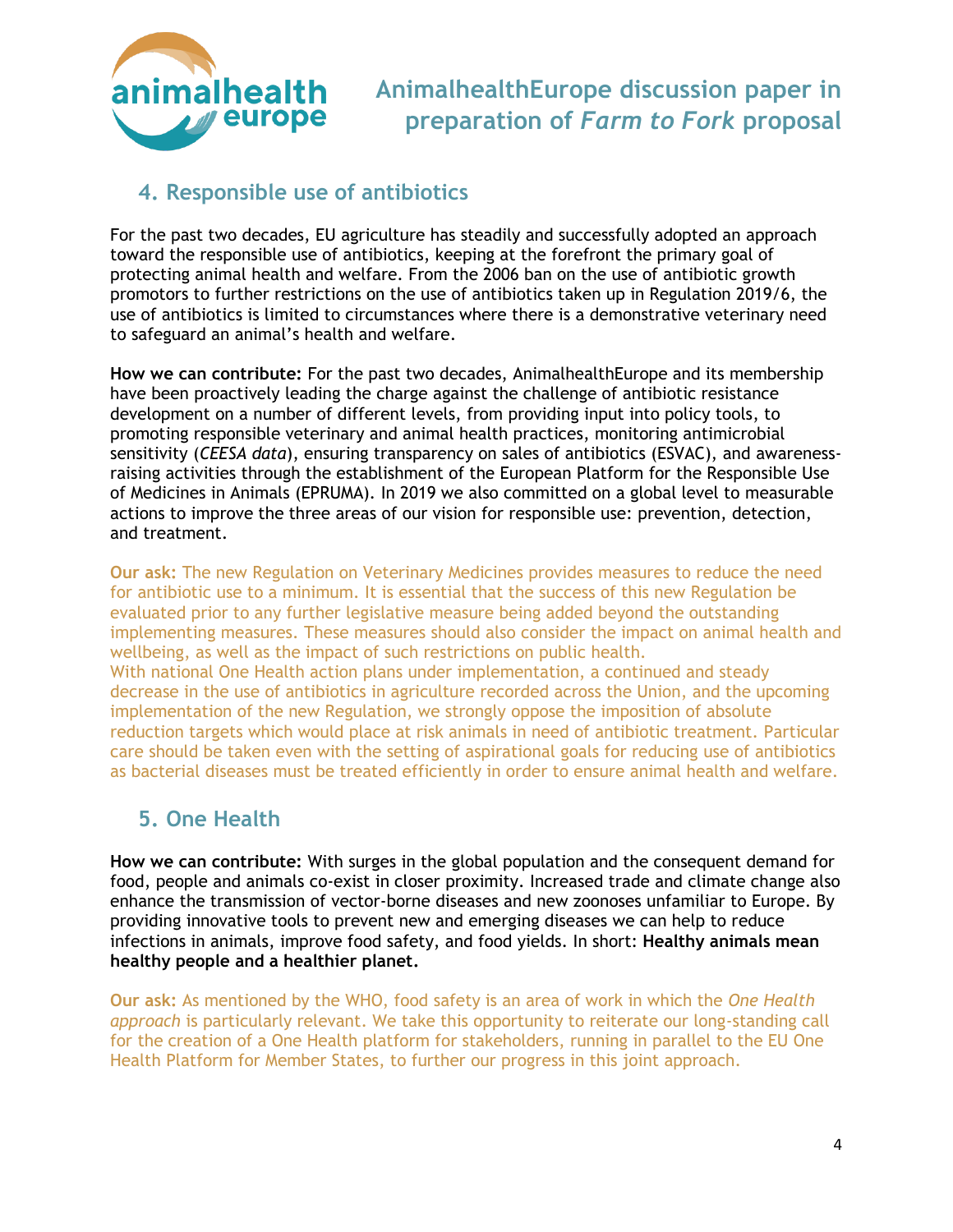



**One Health** The health of humans, animals and ecosystems are interconnected



## **6. Farming and dietary preferences**

**How we can contribute:** Animal health and welfare is paramount in all types of farming. If sustainable food production is to be the main objective, the Farm to Fork strategy must support the different farming systems which are capable of adapting to both climate change and guaranteeing food security while ensuring full access to the animal health solutions available to prevent and treat animal diseases where possible. Through the provision of these solutions the animal health industry makes an important contribution both to Europe's rural areas but also to global sustainability, particularly in those areas of the world that depend heavily on animals for their livelihood. A sustainable food supply is essential for feeding a growing world population, and our disease prevention tools and therapies help to make this a reality through a safe and secure supply of animal proteins.

**Our ask:** We encourage the European Commission to gather evidence-based and fact-checked information It is essential that the consumer has access to such information in a clear way, so that the consumer can make an informed decision on his/her food preferences. We ask the Commission to stimulate the use of modern digital tools to inform the consumers.

If animal welfare labelling of food products is considered by the European Commission, it is important to consider that animal health is the main precursor to animal welfare. Meat, milk, fish and eggs make important contributions to global calorie and protein supplies and can be an important source of essential micronutrients in the human diet. They also play an important role in many European cultures and food traditions so their presence in our diets should not be discouraged.

Education on animal health and responsible use of medicines, standards for safe medicines as well as access to high quality products should be supported and accessible to citizens.

<sup>i</sup> <http://www.fao.org/faostat/en/#data/EI/visualize>